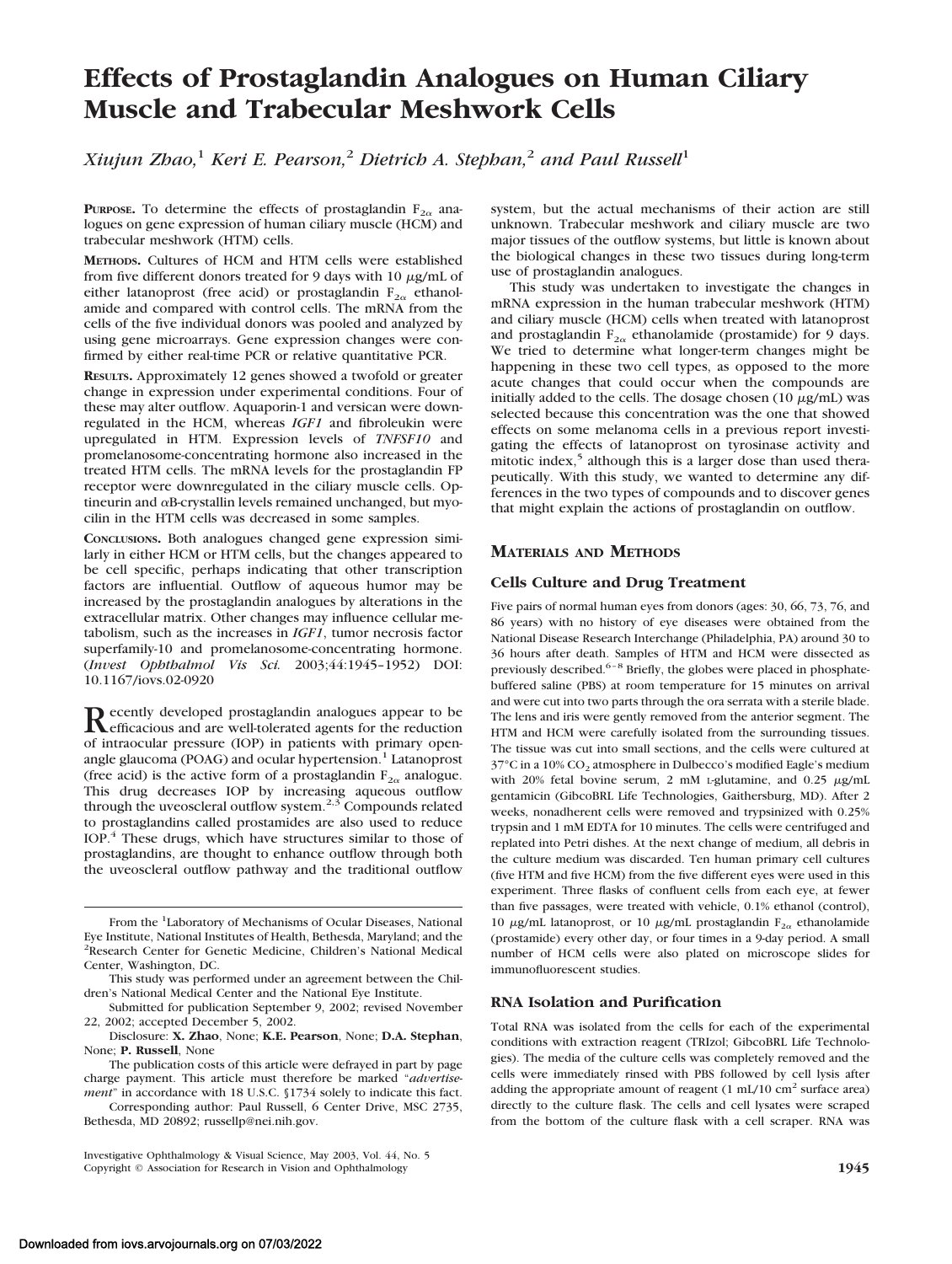| $5'$ –3' Sequence                      | <b>Amplicon Size</b><br>(bp)  | <b>Expect</b><br>Value |
|----------------------------------------|-------------------------------|------------------------|
| $F = 5'$ -cgactaaggcaagaaaatgagaatc-3' | 76                            | $e-144$                |
|                                        |                               |                        |
| F 5'-gagaaggctctggcttccaa-3'           | 86                            | 5e-70                  |
| $R$ 5'-gicatggtttccaggtcctctt-3'       |                               |                        |
| F 5'-tggaccaaggaaacaggtctct-3'         | 74                            | 7e-91                  |
| $R$ 5'-cggtgacagcaggcttctct-3'         |                               |                        |
|                                        | R 5'-cccttctcagccttgctacct-3' |                        |

|  |  |  |  |  | TABLE 1. Human Specific Primer Sequences and Sizes of Real-Time RT-PCR Product |  |  |
|--|--|--|--|--|--------------------------------------------------------------------------------|--|--|
|--|--|--|--|--|--------------------------------------------------------------------------------|--|--|

F, forward; R, reverse.

prepared according to the protocol from the manufacturer. The RNA pellets were washed with 75% ethanol, centrifuged, and dried. The residual DNA was removed by treatment with DNase I. Pellets were resuspended in 30 µL of diethyl pyrocarbonate (DEPC)-treated water, followed by the addition of 50 mM Tris (pH 7.5), 10 mM  $MgCl<sub>2</sub>$ , 20 U RNase-free DNase I (Roche Molecular Biochemicals, Indianapolis, IN), and 20 U RNasin (Promega Corp., Madison, WI) in a total volume of 60  $\mu$ L. Samples were incubated at 37°C for 25 minutes. Then the RNA was cleaned with a kit (RNeasy Mini Kit; Qiagen, Valencia, CA) according to the protocol of the manufacturer. RNA concentration and purity were determined by measuring optical density at 260 and 280 nm with a spectrophotometer. RNA integrity was monitored by 2% agarose gel (E-Gel; Invitrogen, Carlsbad, CA) electrophoresis with the 28S and 18S RNA bands, stained with ethidium bromide, visualized by exposure to UV light.

## **Gene Microarray Analysis**

The same amount of total RNA from each of the five eyes  $(2 \mu g)$  was taken and pooled to generate six samples (HTM-control, HTM-latanoprost, HTM-prostamide, HCM-control, HCM-latanoprost, HCM-prostamide). The pooled samples were precipitated and quantified again for  $cDNA$  synthesis. Doubled-stranded  $cDNA$  was synthesized from  $10 \mu g$ purified total RNA (Superscript Choice system; Gibco BRL Life Technologies) and a T7-(dT)24 primer (Genset, La Jolla, CA). After doublestranded cDNA was purified by phenol-chloroform extraction, in vitro transcription reactions were performed with an RNA transcript labeling kit (Bioassay High Yield RNA Transcript Labeling Kit; Enzo Diagnostics, Farmingdale, NY) according to the manufacturer's protocol. Biotin-labeled cRNA was purified (Qiagen) and quantified before being fragmented to 35- to 200-base fragments. Duplicate chips for each of the six samples were formed starting with the same total RNA. Twelve gene microarrays (HG-U95Av2 Genechips; Affymetrix, Santa Clara, CA) were used. Washing, staining, and scanning were performed by using the instrument system accompanying the microarrays (Genechip Instrument System; Affymetrix), as recommended in the manufacturer's technical manual. The arrays were scanned and data were analyzed using the software provided (Microarray Suite Software; Affymetrix). Both algorithms from the software versions (Empiric, ver. 4, and Statistical ver. 5; Affymetrix) were used for the analyses.

The absolute analysis results of each chip were scaled to the same target intensity and could then be directly compared with one another. The absolute analysis calculates a variety of metrics by using the probe array's hybridization intensities measured by the scanner. Some are used for background and noise calculations. The comparison analysis performs additional calculations on data from two separate probe array experiments to compare gene expression levels between two samples. The comparison analysis begins with the absolute analysis of one probe array experiment as the source of baseline data and a second probe array of the experimental condition as the source of data to be compared with the baseline. Because both experimental and control results were run twice, four comparisons for each experimental condition were determined (two control duplicates compared separately with two experimental duplicates). Those genes that had increased or decreased expression greater than twofold in all four comparisons were considered for additional verification.

## **Real-Time PCR**

cDNA was generated from the total RNA samples identical with the ones used for the chip analysis by use of a transcription kit (*Taq*man Reverse Transcription Reagents; Applied Biosystems, Foster City, CA). Primers were designed with the accompanying software (Primer Express Software, ver. 2.0; Applied Biosystems) and their concentrations optimized according to the manufacturer's protocol (SYBR Green PCR Master Mix and RT-PCR; Applied Biosystems). The purpose of optimizing primer concentrations is to determine the minimum primer concentrations that produce the lowest threshold cycle  $(C_T)$  and maximum change in normalized reporter signal  $(\Delta Rn)$ , while minimizing nonspecific amplification. The forward and reverse primers for the human myocilin, optineurin, and  $\alpha$ B-crystallin are found in Table 1. Real-time PCR was performed using green nucleic acid dye (SYBR Green Dye; Applied Biosystems). Direct detection of the PCR product was monitored by measuring the increase in the fluorescence generated by the binding of the green dye to double-stranded DNA (Prism 7900HT; Applied Biosystems). All PCR reactions were performed in triplicate. Relative quantitation of gene expression was determined by the standard curve method (ABI PRISM 7700 Sequence Detection System; Applied Biosystems). For comparison of transcript levels between samples, standard curves were prepared for both the target gene and the endogenous reference (18S ribosomal RNA). For each experimental sample, the amount of target and endogenous reference was determined from the appropriate standard curves. The target amount was then divided by the endogenous reference amount to obtain a normalized target value. Each of the experimental normalized sample values was divided by the normalized control sample value to generate the relative expression levels. Because of the small size of the real-time amplicons, sequencing of the products was difficult. One additional primer was made for each gene to generate DNA by RT-PCR that could be sequenced with the sequencing kit (BigDye DNA Sequencing kit; Applied Biosystems). The primers selected were myocilin reverse primer 5'-TCCACACACCATACTTGCC-3'; aB-crystallin forward primer 5'-GTTGGGAGATGTGATTGAGG-3'; and optineurin reverse primer 5'-AAACCCTGACCCCAAGTGATCC-3'. The sequences obtained from the DNA sequencer (ABI Prism 310; Applied Biosystems) were analyzed using the BLAST program (http://www.ncbi.nlm.nih.gov/ BLAST; provided in the public domain by the National Center for Biotechnology Information, Bethesda, MD). The BLAST expect values are reported when the expect value is the statistical probability that the match is by chance alone.

# **Relative Quantitative Reverse Transcription–Polymerase Chain Reaction**

Relative quantitative reverse transcription–polymerase chain reaction (RQ-PCR) analyses were performed using a two-step system. The initial RNA pooled samples were identical with those used for the arrays. The reverse transcription reaction was performed with a kit (RetroScript; Ambion, Austin, TX), according to the manufacturer's protocol. For the PCR reaction, primers were designed to cross at least one intron–exon boundary of the genes of interest and the products generated were checked by using the DNA sequencing kit (BigDye DNA Sequencing; Applied Biosystems) to confirm their identity. The reaction product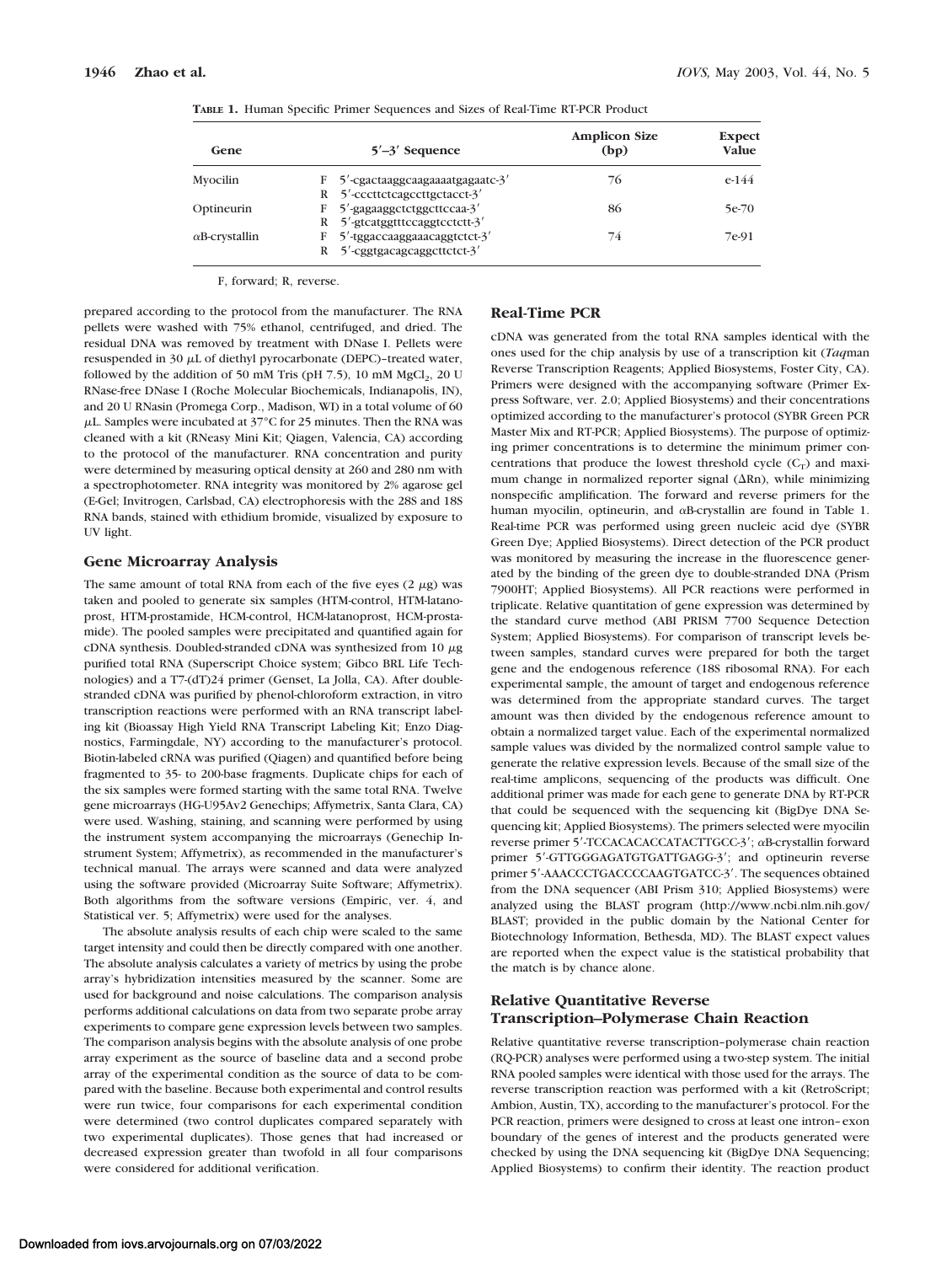**TABLE 2.** Human Specific Primer Sequences and Sizes of RT-PCR Products

| Gene                               |   | $5'$ -3' Sequence               | Product<br>Size (bp) | <b>Expect</b><br><b>Value</b> |
|------------------------------------|---|---------------------------------|----------------------|-------------------------------|
| Aquaporin 1                        | F | 5'-tattgactacactggctgtggg-3'    | 146                  | $2e-49$                       |
|                                    | R | 5'-ccaggatgaagtcgtagatgag-3'    |                      |                               |
| Fibroleukin                        | F | 5'-atgggagcaccaacttcac-3'       | 171                  | $2e-39$                       |
|                                    | R | 5'-acaaggcatatagttcgacac-3'     |                      |                               |
| Optineurin                         | F | 5'-aaacagaaggaagaacgccag-3'     | 257                  | $9e-90$                       |
|                                    | R | 5'-tcagacacgatggcccaacag-3'     |                      |                               |
| Promelanosome-concentrating factor | F | $5'$ -tggtctgccactcaatctg- $3'$ | 135                  | $9e-26$                       |
|                                    | R | 5'-gctgagttttcttcatccc-3'       |                      |                               |
| Prostaglandin receptor             | F | 5'-aacctgccagacggaaaac-3'       | 142                  | $2e-24$                       |
|                                    | R | 5'-cagaaacgatgccttggac-3'       |                      |                               |
| Somatimedin C                      | F | 5'-atcagcagtcttccaaccc-3'       | 217                  | 6e-81                         |
|                                    | R | 5'-gcttgttgaaataaaagcccc-3'     |                      |                               |
| TNFSF10 (TRAIL)                    | F | 5'-gcagctcacataactgggac-3'      | 129                  | 3e-31                         |
|                                    | R | 5'-gctcaggaatgaatgcccac-3'      |                      |                               |
| Versican                           | F | 5'-ccaccactgtttcttcatttttc-3'   | 237                  | 2e-87                         |
|                                    | R | 5'-aaaagcccccttatttctgcc-3'     |                      |                               |

F, forward; R, reverse.

was sequenced with a commercial system (ABI Prism 310; Applied Biosystems). The sequences obtained were analyzed with the BLAST program. The BLAST expect values are reported in Table 2. RQ-PCR was performed by using a kit (QuantumRNA 18S Internal Standards; Ambion), according to the supplied protocol. The number of PCR cycles, the linear range, and the competimer ratio for the 18S rRNA were established for each gene. Products were separated on 2% agarose gel (E-Gel; Invitrogen), the ethidium-bromide–stained DNA was visualized with exposure to UV light and analyzed by image-analysis software (ImageQuant; Molecular Dynamics, Amersham Biosciences, Piscataway, NJ). The ratio between the signal for the amplicon being investigated and the signal for the 18S rRNA sample was calculated. Five different reactions were performed for each sample, and the ratios for the five reactions were averaged for comparison.

#### **Immunofluorescence**

All five cultures of HCM cells were checked for the presence of both smooth muscle actin and desmin. The cells were grown on microscope slides, fixed with acetone-methanol 1:1 for 30 minutes at  $-20^{\circ}$ C. Fixative was removed, and the cells were rinsed in PBS two times. After removal of the PBS, 200  $\mu$ L of 10% horse serum (in PBS) was added to block the cells for 30 minutes. Primary antibody anti- $\alpha$ -SMA (Sigma, St. Louis, MO) with a dilution of 1:50 or anti-desmin (Oncogene, Uniondale, NY; or Chemicon, Temecula, CA) with a dilution of 1:20 was applied to the cells and incubated at room temperature for 1 hour after removal of the serum.  $\alpha$ -SMA and desmin were visualized with fluorescein or Texas red anti-mouse IgG  $(H+L)$  secondary antibody (Vector Laboratories, Inc., Burlingame, CA), followed by rinsing six times in a 30-minute period. The stained cells were viewed under a fluorescence microscope.

## **RESULTS**

Both the HTM cells and HCM cells grew well in tissue culture, although there were some differences in the times to yield confluent cultures in the flasks. The HCM cells from all five donors were positive for the presence of smooth muscle actin and desmin by immunofluorescence. These two proteins were chosen because they have been used to test whether a culture contains actual ciliary muscle cells.<sup>9</sup> The results obtained with the HCM cells from a 66-year-old donor are shown in Figure 1.

Similar results were obtained with the other HCM cells. Treatment with either latanoprost or prostamide induced no obvious morphologic changes between control cells and

treated cells, as observed with the phase-contrast microscope (Fig. 2).

Analyses of the comparisons using both algorithms (Empiric and Statistical software; Affymetrix) yielded similar results, with the Empiric algorithm showing the expression of slightly more genes to be changed twofold than the newer algorithm, but the differences between the results of the two algorithms were minor. Only approximately 10 to 15 genes of the approximate 12,000 genes on the array had expression changes exceeding our stringent threshold of a twofold change, using an iterative comparison analysis strategy. Confirmation of gene expression changes was achieved with either real-time PCR or RQ-PCR. All results were verified by using the original RNA that was used for the array.

Three genes that have been reported to be associated with glaucoma or to have expression changed in glaucomatous tissue, were checked by real-time PCR. The mRNA of one of these genes, myocilin, increased twofold on the arrays for HCM cells treated with prostamide. The standard curves from the real-time PCR obtained for the myocilin and 18S rRNA stan-



**FIGURE 1.** Immunofluorescence of HCM cells. HCM cells labeled with antibody to smooth muscle actin (**A**) and the negative control (**B**). HCM cells labeled with antibody to desmin (**C**) and the negative control  $(D)$ . All images are at the same magnification. Bar: 50  $\mu$ m.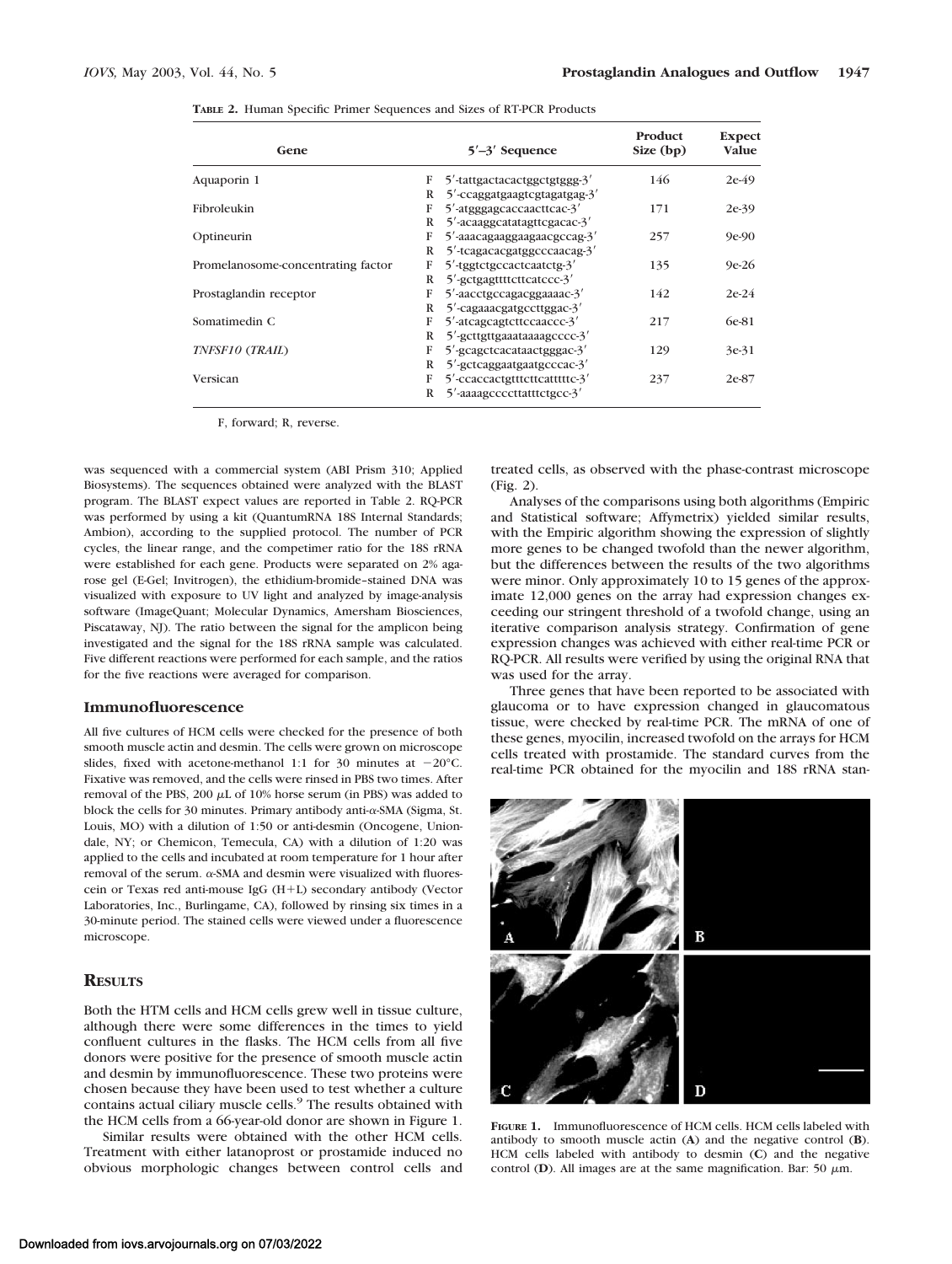

**FIGURE 2.** HTM and HCM showed no obvious morphologic changes between control cells and treated cells, as observed with the phasecontrast microscope. HTM control cells (**A**), HTM cells with latanoprost treatment (**B**), HTM cells with prostamide treatment (**C**), HCM control cells (**D**), HCM cells with latanoprost treatment (**E**), and HCM cells with prostamide treatment ( $\bf{F}$ ). Magnification,  $\times$ 200.

dards are shown (Fig. 3) with the equation shown for each. Real-time PCR indicated that there was little change of myocilin in the HCM but that there was a decrease in the HTM pooled sample. The graphs (Fig. 4) show the results of the real-time PCR of the myocilin on HTM cells for the mRNA pooled mixture from the cells, used with the microarrays, as well as the individual mRNA samples themselves. Analysis of each of the five individual mRNA samples showed that only three of the samples had decreases, with the other two showing slight increases. This type of variation was also reported using glucocorticoid-treated HTM cells from different donors.

A second gene that has been found to be associated with POAG is optineurin.<sup>11</sup> Oligonucleotides of this gene are present on the array. Analysis of the microarrays indicated no change in the mRNA of this gene with either prostaglandin analogue treatment. Both real-time PCR and RQ-PCR also showed no significant differences between the control and experimental samples from the pooled mRNA. Real-time PCR of the individual mRNA samples also showed no differences (data not shown).

A third protein reported to be increased with glaucoma is  $\alpha$ B-crystallin. The expression of this gene has been shown to increase with heat shock,  $TGF\beta$  treatment, oxidative stress, and glucocorticoid treatment in HTM cells.<sup>12</sup> Although the gene was not printed on the array, real-time PCR indicated no significant difference in control and experimental samples in either the HTM or the HCM cells using either the pooled mRNA or individual mRNA samples similar to the results from optineurin (data not shown).

A typical RQ-PCR gel used for quantitation by image-analysis software (ImageQuant; Molecular Dynamics, Amersham Biosciences) is shown for the gene fibroleukin (Fig. 5). The mRNA for this gene increased with both latanoprost (sample marked L) and prostamide (P), compared with the RQ-PCR of the control culture (C). The top stained band is the 18S rRNA at 315 bp and can be compared with the lower fibroleukin band of 171 bp. The five individual products of each treatment condition were similar to each other. After analysis by the software, the normalized magnitudes of change  $(\pm$  SD) were control 1.00  $\pm$  0.21, latanoprost 2.57  $\pm$  0.33, and prostamide 6.11  $\pm$  0.93. These data corresponded with the increases recorded by the array of 7.3 for latanoprost and 15.0 for prostamide.

To get an indication of the consistency of the RQ-PCR method used, the change in expression of the prostaglandin FP receptor was chosen. This gene is not on the array. By RQ-PCR, the expression of the prostaglandin receptor in the HCM cells decreased approximately fourfold with addition of either latanoprost or prostamide, compared with the control cells. To check the day-to-day variability of the RQ-PCR, the assays, each consisting of five reactions, was run on three different days. The bands in the agarose gels were quantitated and the magnitudes of change of the prostaglandin receptor in the HCM were compared. With both the latanoprost- and the prostamide-treated cells, the change varied from approximately  $-3$ to  $-5.5$ -fold (Fig. 6A). For the samples marked run 2, samples from the 30- and 73-year-old donors were assayed at the same

# Myocilin Standard Curve



в

A



**FIGURE 3.** The real-time PCR standard curve for the amplification of the myocilin gene (**A**) and the 18S rRNA control gene (**B**). The equations that were generated from the data are shown above the curves.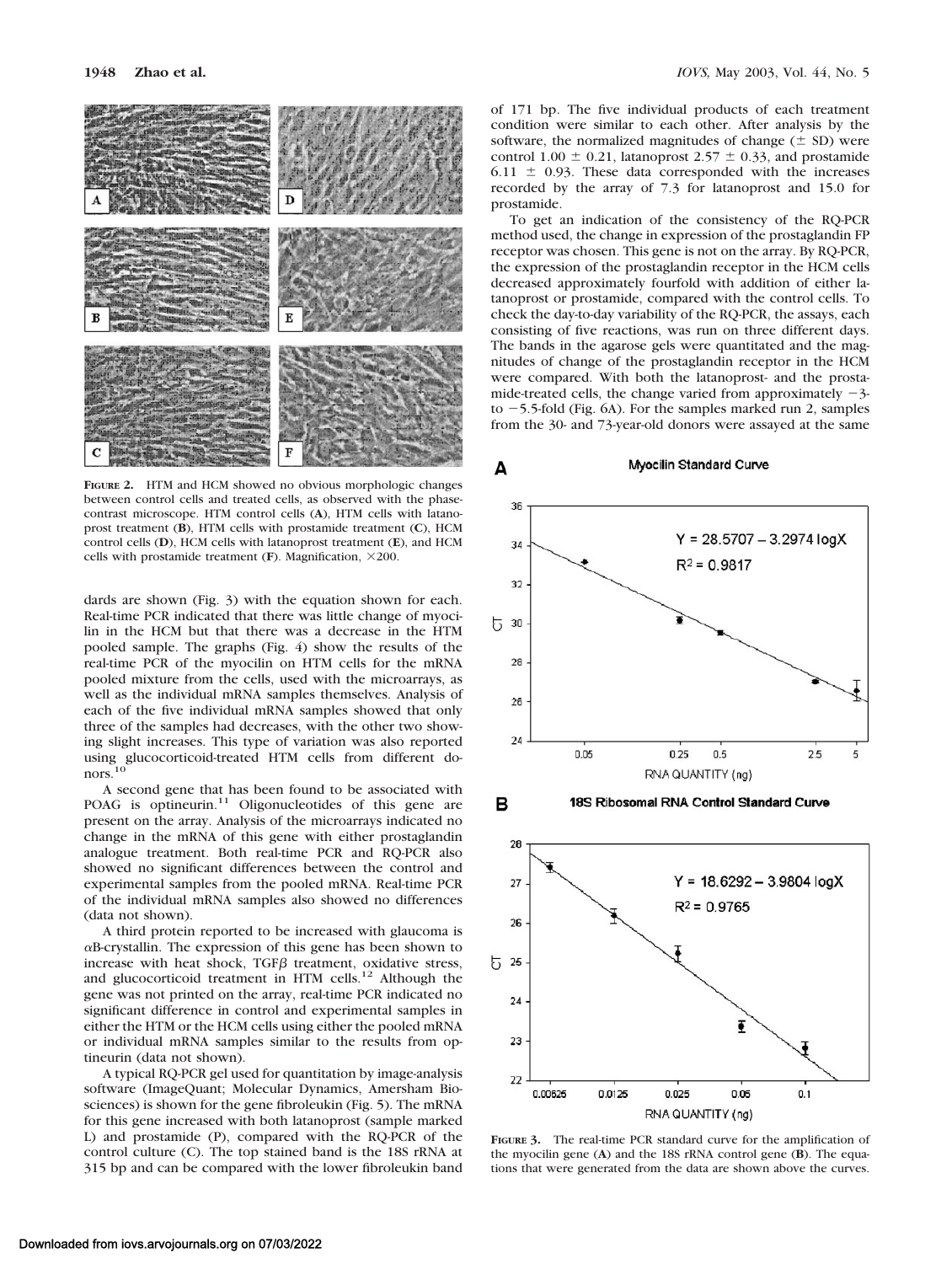

#### Myocilin gene expression in HTM cells treated A with Latanoprost





**FIGURE 4.** Relative quantitation by real-time PCR of myocilin gene expression in HTM drug-treated cells and HTM control cells in a pooled sample and in five individual samples.

time. These two samples had sufficient mRNA remaining to allow us to run these comparisons. There was some variation from one sample to another, but in the two individual samples as well as the pooled sample, with treatment, there were decreases in the prostaglandin receptor greater than our threshold of twofold (Fig. 6B). The changes were significant, with  $P \le 0.001$  for the data in the treatment groups compared with the results in the control cells in each of the assays, by Student's *t*-test.

In the HCM cells, changes in two other genes could relate directly to a possible change in outflow through the ciliary muscle (Table 3). In the case of aquaporin-1, the array indicated a decrease in expression of 6.2-fold with latanoprost treatment. With the RQ-PCR, the latanoprost treatment caused a 1.5-fold decrease, whereas the prostamide decreased expression by approximately 5.4-fold. For the other mRNA of interest in the HCM cells, versican, the array indicated a decrease of 3.3-fold in the latanoprost-treated sample. By RQ-PCR this decrease was 2.0-fold, and the prostamide-treated cells had a 3.7-fold decrease in expression of this gene. As with the aquaporin-1, no significant change of expression of versican was detected in the treated HTM cells by either the array or RQ-PCR.

However, two genes that had no changes in expression in the HCM cells detected by either the array or RQ-PCR, had very significant changes in expression in the HTM cells (Table 3). The gene that had the most change in expression was fibroleukin. The increase in the other message, insulin-like growth factor-1 (*IGF-1*), was detected by the array to be 2.8-fold with latanoprost and 4.2-fold with prostamide. Increases of 4.5-fold with latanoprost and 5.5-fold with prostamide were detected with RQ-PCR. The expressions of two additional genes, promelanosome-concentrating factor, and tumor necrosis factor superfamily 10 (*TNFSF10* or *TRAIL*), are noteworthy. Both of these genes had increased expression in the microarray and the RQ-PCR in the HTM cells, but, curiously, the RQ-PCR detected decreases in expression of these two in the HCM cells under the two treatment conditions, although the microarray indicated little change in the ciliary cells. These results were repeated several times, and although the values differed slightly, the data indicated consistently that the mRNAs were increased in HTM cells and decreased in HCM cells with both genes.

## **DISCUSSION**

This is the first study to examine the cellular effects of both latanoprost and prostamide on HCM and HTM cells. The gene microarrays detected changes in expression of only approximately a dozen genes when HCM and HTM cells were incubated with the prostaglandin  $F_{2\alpha}$  analogues, but several of these genes could have profound effects on extracellular matrix and cellular metabolism. The paucity of changes in gene expression was somewhat surprising, considering we had treated the cells with a concentration of the analogues far in excess of what would be present in a medicated eye, but with both treatments, the changes in expression within the different cell types were similar. Thus, if the mechanisms of action of the latanoprost and prostamide are different, our results could not document them. Our purpose in this study was to determine changes in metabolism of the HCM and HTM cells with continued treatment with these drugs rather than examine the acute effects of the drugs on the cells.

Two of the genes in the HCM and two in the HTM that were altered with drug treatment appear to be candidates to increase outflow. In the HCM, the decreased expression of both aquaporin-1 and versican should cause more aqueous to flow out of the eye and thus cause decreases in IOP. In the aquaporin-1–knockout mouse, IOP is decreased compared with that in a normal animal<sup>13</sup>; thus, the action of the prostaglandin



**FIGURE 5.** Agarose gel of the ethidium bromide–stained products of the RQ-PCR of the fibroleukin gene expression in HTM control cells and HTM cells with drug treatment. HTM control (C1–C5), HTM with latanoprost treatment (L1–L5), HTM with prostamide treatment (P1– P5).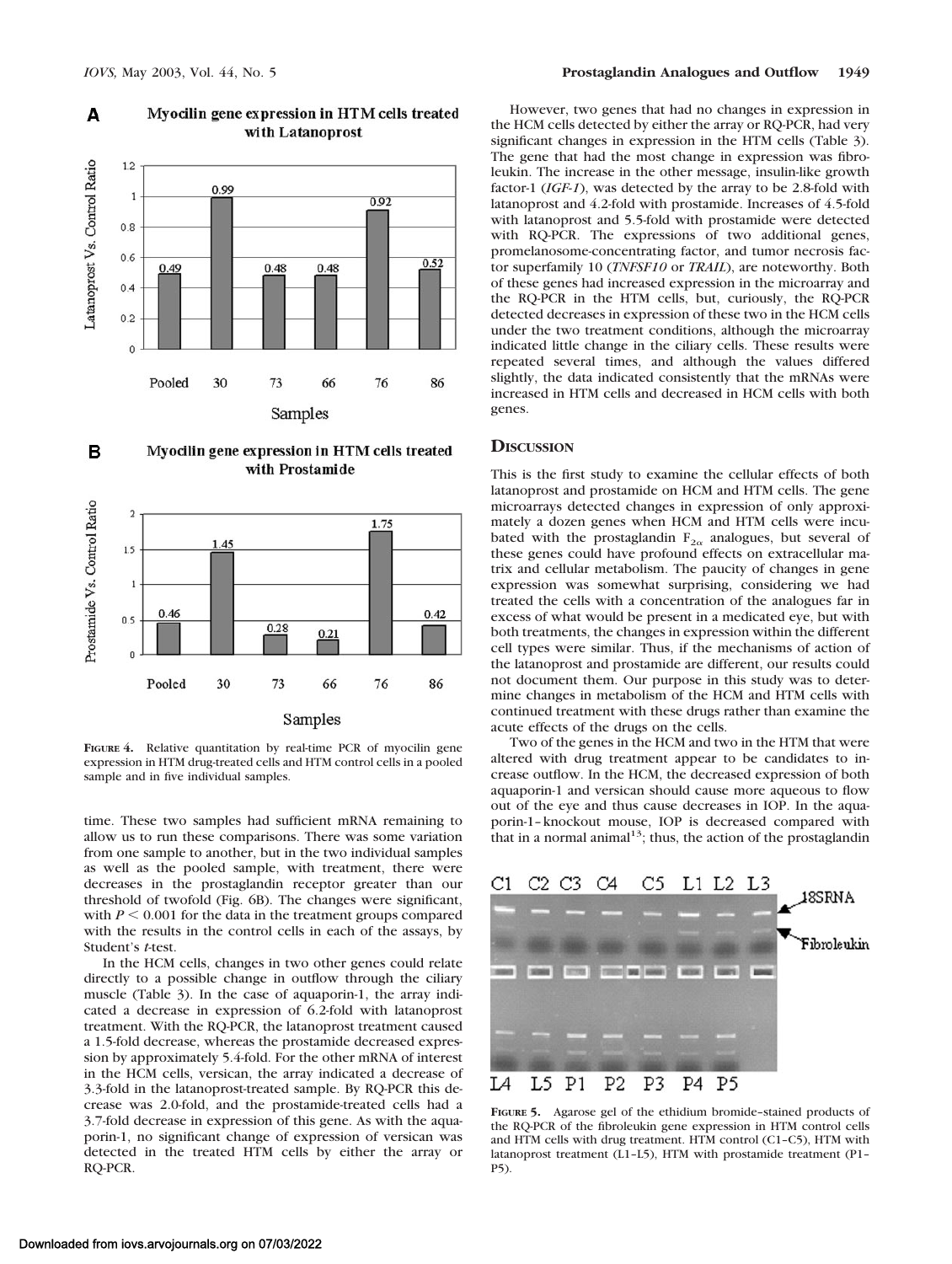

**FIGURE 6.** Changes in the expression of the FP receptor in HCM cells with drug treatment compared with control. (**A**) The RQ-PCR assay was run with the same DNA on three different days. The magnitude of change is the amount of decrease from the control values. Error bars indicate the standard deviation in five reactions run for each sample, compared with the normalized control value. (**B**) Changes in expression of the FP receptor in HCM cells with drug treatment. The changes in expression levels observed by RQ-PCR from DNA samples of the 30- and 73-year-old donors were compared with the change in the pooled sample marked as run 2 in (**A**). Error bars, SD.

 $F_{2\alpha}$  analogues in reducing expression of this gene may also help in increasing outflow through the ciliary muscle. The increase in versican in the extracellular matrix of the trabecular meshwork with POAG suggests that this glycosaminoglycan may decrease facility.14 If a similar obstruction to flow is present in the ciliary muscle as a result of versican content, then the reduction in expression of this gene would seem beneficial to increase the outflow as well.

IGF-1 has been reported to be present in human aqueous humor and  $15$  bovine trabecular meshwork cells,  $16$  and the receptors for this growth factor have been reported in trabecular meshwork cells.<sup>17,18</sup> It has also been reported that IGF-1 can increase somewhat the level of stromelysin and gelatinase B in trabecular meshwork cells. Because both the microarray and the RQ-PCR detected increases in the message for IGF-1 in the HTM cells treated with the prostaglandin analogues, it is

conceivable that increases in the level of these two metalloproteinases could influence outflow through the trabecular meshwork. If this is the case, then both latanoprost and prostamide may act on the trabecular meshwork to increase facility. In addition, changes in metabolic activity are linked to this growth factor.<sup>18</sup> The other gene that was upregulated in the HTM that could influence extracellular matrix is fibroleukin. This protein is a serine protease that was characterized by its procoagulant properties.<sup>19–22</sup> The enzyme activity of this protein can cleave prothrombin to yield thrombin. Although the fibroleukin clearly is active with prothrombin as a substrate, other substrates may exist. It could be that fibroleukin is active against a component in the extracellular matrix of the trabecular meshwork and could increase outflow as a result of its protease activity. This is the first report of expression of fibroleukin in the trabecular meshwork. Further work is needed to

|  |  |  | <b>TABLE 3.</b> Magnitude of Change in Gene Expression of Latanoprost and Prostamide |
|--|--|--|--------------------------------------------------------------------------------------|
|  |  |  |                                                                                      |

|                            |              | <b>HCM</b>       |                                  |              | <b>HTM</b>       |         |
|----------------------------|--------------|------------------|----------------------------------|--------------|------------------|---------|
| Gene                       |              | <b>RQ-PCR</b>    | Array                            |              | <b>RQ-PCR</b>    | Array   |
| Aquaporin 1                | C            | $1.00 \pm 0.16$  |                                  | C            | $1.00 \pm 0.15$  |         |
|                            | L            | $-1.57 \pm 0.21$ | $-6.2$                           | L            | $1.34 \pm 0.18$  | $+1.2$  |
|                            | $\mathbf{P}$ | $-5.39 \pm 0.88$ | $-1.1$                           | $\, {\bf P}$ | $1.26 \pm 0.06$  | $-3.35$ |
| Versican                   | C            | $1.00 \pm 0.17$  |                                  | $\mathsf{C}$ | $1.00 \pm 0.32$  |         |
|                            | L            | $-2.03 \pm 0.55$ | $-3.3$                           | L            | $1.05 \pm 0.16$  | $-1.5$  |
|                            | $\mathbf{P}$ | $-3.77 \pm 0.73$ | $-1.8$                           | ${\bf P}$    | $1.07 \pm 0.07$  | $+1.2$  |
| Prostaglandin receptor     | $\mathsf{C}$ | $1.00 \pm 0.04$  | $\qquad \qquad$                  | $\mathsf{C}$ | $1.00 \pm 0.13$  |         |
|                            | L            | $-4.38 \pm 0.43$ | $\overbrace{\phantom{12322111}}$ | L            | $1.09 \pm 0.12$  |         |
|                            | $\mathbf{P}$ | $-3.82 \pm 0.36$ |                                  | P            | $-1.11 \pm 0.06$ |         |
| $IGF-1$                    | C            | $1.00 \pm 0.08$  |                                  | $\mathsf{C}$ | $1.00 \pm 0.20$  |         |
|                            | L            | $1.11 \pm 0.08$  | 0.0                              | L            | $4.50 \pm 0.53$  | $+2.8$  |
|                            | $\mathbf{P}$ | $1.34 \pm 0.30$  | $-1.2$                           | $\, {\bf P}$ | $5.52 \pm 0.91$  | $+4.2$  |
| Fibroleukin                | $\mathsf{C}$ | $1.02 \pm 0.13$  |                                  | $\mathsf{C}$ | $1.00 \pm 0.21$  |         |
|                            | L            | $0.71 \pm 0.43$  | $+0.8$                           | L            | $2.57 \pm 0.33$  | $+7.3$  |
|                            | P            | $1.00 \pm 0.24$  | 0.0                              | $\mathbf{P}$ | $6.11 \pm 0.93$  | $+15.0$ |
| Promelansome-concentrating |              |                  |                                  |              |                  |         |
| hormone                    | $\mathsf{C}$ | $1.00 \pm 0.16$  |                                  | $\mathsf{C}$ | $1.00 \pm 0.09$  |         |
|                            | L            | $-2.61 \pm 0.19$ | 0.0                              | L            | $2.51 \pm 0.18$  | $+3.8$  |
|                            | $\mathbf{P}$ | $-2.87 \pm 0.24$ | $-0.1$                           | P            | $2.95 \pm 0.41$  | $+7.1$  |
| <b>TRAIL</b>               | $\mathsf{C}$ | $1.00 \pm 0.16$  |                                  | $\mathsf{C}$ | $1.00 \pm 0.09$  |         |
|                            | L            | $-6.78 \pm 2.13$ | $-1.6$                           | L            | $2.66 \pm 0.20$  | $+2.5$  |
|                            | P            | $-4.12 \pm 0.58$ | $-1.8$                           | P            | $2.90 \pm 0.61$  | $+3.3$  |

C, control treatment; L, latanoprost treatment; P, prostamide treatment.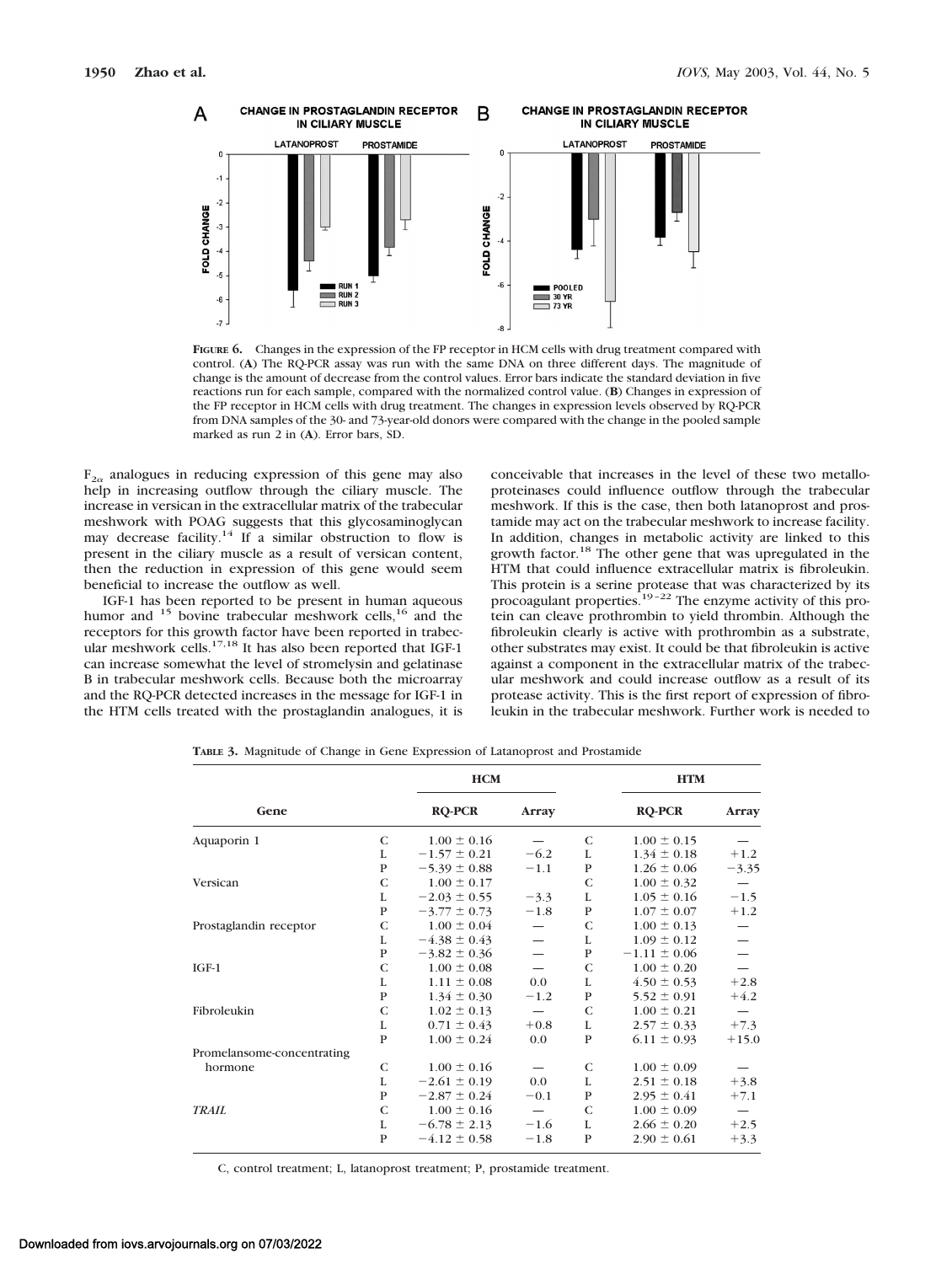investigate the role and substrates for this protease in the outflow pathway.

The increases in expression of two genes in the HTM are more difficult to interpret at the present time. The increase of TRAIL in the HTM, but its apparent decrease in the HCM, is intriguing. This protein has been studied because of its action<br>in the immune system.<sup>23,24</sup> It has apoptotic activity against tumor cells that may not be present in the trabecular meshwork, although increased cell loss has been reported with glaucoma.25 It is possible that the increased expression of the gene for TRAIL is related to the phagocytotic activity of the trabecular meshwork.

The other gene that had increased expression in the HTM but decreased in the HCM was promelanosome-concentrating hormone. This is a very complex gene that encodes messages for melanin-concentrating hormone (MCH), the neuropeptides EI and GE, an MCH gene overprinted polypeptide, and two splice variants of an antisense RNA-overlapping MCH protein.26 These variants in rat are thought to be DNA-RNA-binding proteins<sup>27</sup> although these proteins have not yet been reported in humans. Complicating the picture somewhat are two variant genes for MCH on chromosome 5 (instead of chromosome 12) that appear to be active in humans, although not in rats.28 The microarray detected the promelanosome-concentrating hormone on chromosome 12, and our oligos were designed to recognize this message rather than the mRNA of either of the variants. The increased expression of this gene initially was of interest because of the increased pigmentation in the iris and periorbital tissue in some samples treated with the prostaglandin analogues. Although this hormone has effects on pigmentation in lower vertebrates that are opposite to those of melanosome-stimulating hormone ( $\alpha$ -MSH), in higher vertebrates, this hormone may be involved in increasing dispersion of pigment.29,30 However, this is not the only function of MCH. This hormone is an antagonist for  $\alpha$ -MSH in grooming behavior $31$  and in the auditory sensory paradigms $32$  thought to be associated with schizophrenia. In addition, MCH receptor– deficient mice are lean and hyperactive, with altered metabolism.26 The transgenic animals that overexpress MCH are hyperphagic and tend to be obese.<sup>33</sup> Clearly, this hormone has significant effects on cellular metabolism that probably eclipse any effects on pigmentation.

One of the genes that may have a profound impact on long-term efficacy of the analogues is the prostaglandin FP receptor. This receptor is present in the circular muscle and collagenous connective tissues of the ciliary body. $34$  It is thought that the latanoprost needs the receptor for its effect on the HCM, whereas there is some suggestion that the prostamide may not.<sup>4</sup> With both compounds, a reduction in expression of the receptor was observed. The long-term consequences of a reduction in the receptor may impact on the action of the drug. If this finding with cultured cells is confirmed in tissue samples, then it may be that, in certain individuals, the robustness of action of some analogues decreases with time.

Some of the changes that were detected and confirmed by real-time PCR or RQ-PCR suggest that certain genes should be more closely investigated and may influence long-term cellular homeostasis. The prostaglandin analogues, while showing effects in either HCM or HTM cells, did not show common effects in the two cell types. This suggests that the action of the prostaglandin analogues may be cell specific and may rely on other transcriptional factors present in the cell for their modes of action. The microarray data have given us insight into the actions of the prostaglandin analogues and suggest that other genes, apart from the metalloproteinase genes previously reported, $35$  also contribute to increasing the outflow of aqueous humor.

## *Acknowledgments*

The authors thank the National Disease Research Interchange (Philadelphia, PA) for supplying the donor eyes.

## *References*

- 1. Alexander CL, Miller SJ, Abel SR. Prostaglandin analog treatment of glaucoma and ocular hypertension. *Ann Pharmacother.* 2002;36: 504–511.
- 2. Gabelt BT, Kaufman PL. Prostaglandin F2 alpha increases uveoscleral outflow in the cynomolgus monkey. *Exp Eye Res.* 1989;49:389– 402.
- 3. Toris CB, Camras CB, Yablonski ME. Effects of PhXA41, a new prostaglandin F2 alpha analog, on aqueous humor dynamics in human eyes. *Ophthalmology.* 1993;100:1297–1304.
- 4. Woodward DF, Krauss AH, Chen J, et al. The pharmacology of bimatoprost (Lumigan). *Surv Ophthalmol.* 2001;45(suppl 4): S337–S345.
- 5. Dutkiewicz R, Albert DM, Levin LA. Effects of latanoprost on tyrosinase activity and mitotic index of cultured melanoma lines. *Exp Eye Res.* 2000;70:563–569.
- 6. Erickson-Lamy K, Schroeder A, Epstein DL. Ethacrynic acid induces reversible shape and cytoskeletal changes in cultured cells. *Invest Ophthalmol Vis Sci.* 1992;33:2631–2640.
- 7. Epstein DL, Roberts BC, Skinner LL. Nonsulfhydryl-reactive phenoxyacetic acids increase aqueous humor outflow facility. *Invest Ophthalmol Vis Sci.* 1997;38:1526–1534.
- 8. O'Brien ET, Perkins SL, Roberts BC, et al. Dexamethasone inhibits trabecular cell retraction. *Exp Eye Res.* 1996;62:675–688.
- 9. Tamm E, Flugel C, Baur A, Lütjen-Drecoll E. Cell cultures of human ciliary muscle: growth, ultrastructural and immunocytochemical characteristics. *Exp Eye Res.* 1991;53:375–387.
- 10. Clark AF, Steely HT, Dickerson JE Jr, et al. Glucocorticoid induction of the glaucoma gene MYOC in human and monkey trabecular meshwork cells and tissues. *Invest Ophthalmol Vis Sci.* 2001;42: 1769–1780.
- 11. Rezaie T, Child A, Hitchings R, et al. Adult-onset primary openangle glaucoma caused by mutations in optineurin. *Science.* 2002; 295:1077–1079.
- 12. Tamm ER, Russell P, Johnson DH, et al. Human and monkey trabecular meshwork accumulate alpha B-crystallin in response to heat shock and oxidative stress. *Invest Ophthalmol Vis Sci.* 1996; 37:2402–2413.
- 13. Zhang D, Vetrivel L, Verkman AS. Aquaporin deletion in mice reduces intraocular pressure and aqueous fluid production. *J Gen Physiol.* 2002;119:561–569.
- 14. Knepper PA, Goossens W, Hvizd M, et al. Glycosaminoglycans of the human trabecular meshwork in primary open-angle glaucoma. *Invest Ophthalmol Vis Sci.* 1996;37:1360–1367.
- 15. Koliakos GG, Schlotzer-Schrehardt U, Konstas AG, et al. Transforming and insulin-like growth factors in the aqueous humour of patients with exfoliation syndrome. *Graefes Arch Clin Exp Ophthalmol.* 2001;239:482–487.
- 16. Cao Y, Pfaffl MW, Da B, et al. Bovine trabecular meshwork cells express insulin-like growth factor-1 (IGF-1) mRNA and protein. *Ophthalmologe.* 2002;99:555–558.
- 17. Wirtz MK, Xu H, Rust K, et al. Insulin-like growth factor binding protein-5 expression by human trabecular meshwork. *Invest Ophthalmol Vis Sci.* 1998;39:45–53.
- 18. Wordinger RJ, Clark AF, Agarwal R, et al. Cultured human trabecular meshwork cells express functional growth factor receptors. *Invest Ophthalmol Vis Sci.* 1998;39:1575–1589.
- 19. Ruegg C, Pytela R. Sequence of a human transcript expressed in T-lymphocytes and encoding a fibrinogen-like protein. *Gene.* 1995; 160:257–262.
- 20. Marazzi S, Blum S, Hartmann R, et al. Characterization of human fibroleukin, a fibrinogen-like protein secreted by T lymphocytes. *J Immunol.* 1998;161:138–147.
- 21. Parr RL, Fung L, Reneker J, et al. Association of mouse fibrinogenlike protein with murine hepatitis virus-induced prothrombinase activity. *J Virol.* 1995;69:5033–5038.